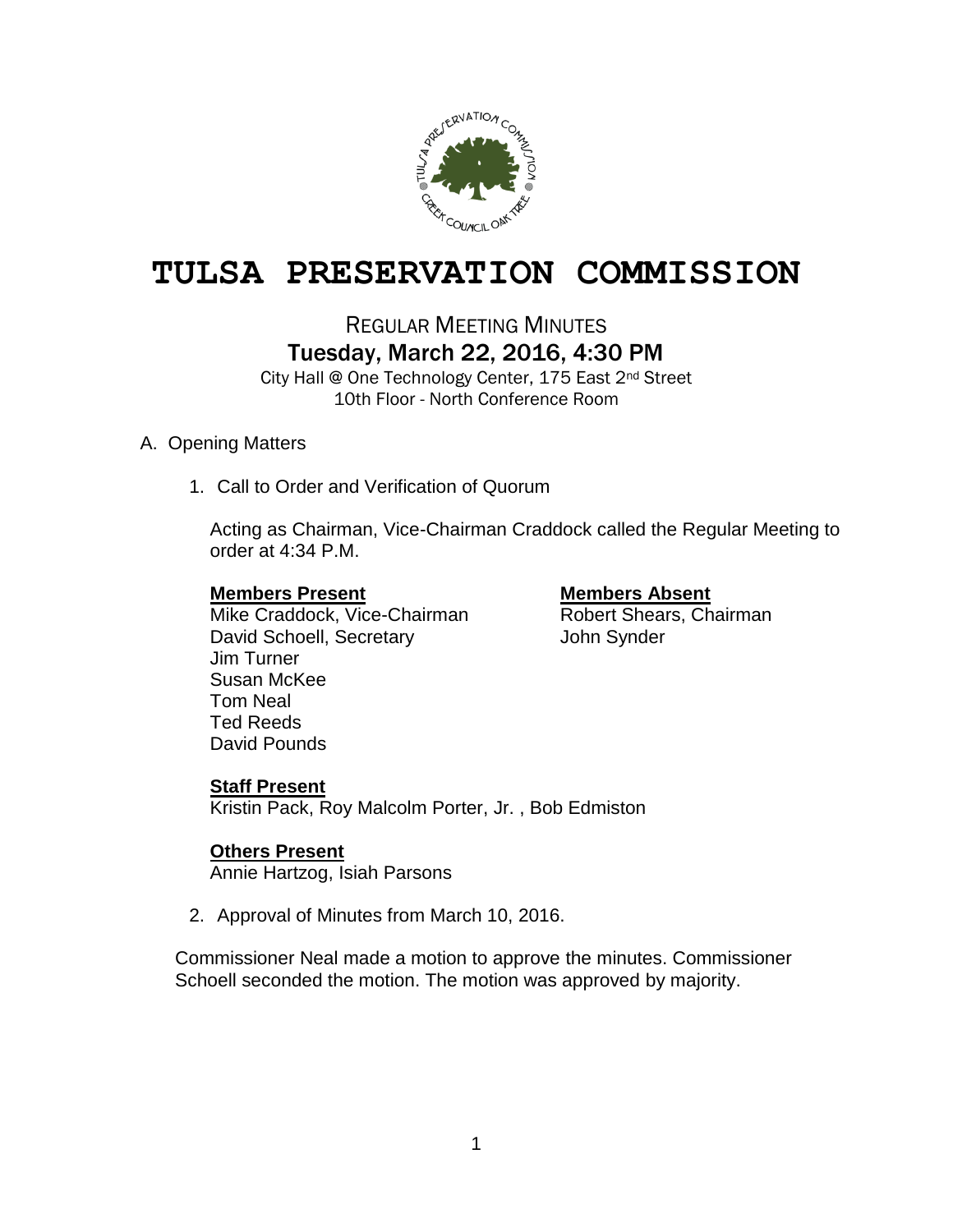#### **Vote: Meeting Minutes, February 23, 2016.**

**In Favor Opposed Abstaining Not Present**

- 1. Craddock Pounds Shears
- 2. Schoell Snyder Snyder Snyder Snyder Snyder
- 3. McKee Turner
- 4. Neal
- 5. Reeds
	- 3. Disclosure of Conflicts of Interest None.
- B. Actionable Items
	- 1. **HP-16-013 / 1705 S. Cincinnati Pl.** (N. Maple Ridge) Applicant: Annie Hartzog
		- *HP Permit Subcommittee Review Date: None* Request:
			- 1. Replace non-original wood railing with decorative railing submitted

Staff presented the application to the Commission, and the applicant, Annie Hartzog, was present. Commissioner Neal noted the existing railing is not the original rail and asked Staff since the railing does require a building permit, is the spacing between the balusters exempt. Staff replied they verified it earlier that day. Commissioner Schoell asked the applicant if the new railing will be wood and what kind of wood. Ms. Hartzog replied it will be wood, but her carpenter will advise her to the type of wood since he completed the railing at 1709 S. Cincinnati Ave. Commissioner Craddock asked the applicant if it will be painted. Ms. Hartzog replied yes.

Commissioner Neal made a motion to approve the application. Commissioner Pounds seconded the motion. The motion was approved by majority. Guidelines cited: A.6.1, A.6.2, A.6.3, A.6.4, A.6.5.

**Vote:** 1705 S. Cincinnati Pl. **(N. Maple Ridge)**

| In Favor    | <b>Opposed</b> | Abstaining | <b>Not Present</b> |
|-------------|----------------|------------|--------------------|
| 1. Craddock |                |            | <b>Shears</b>      |
| 2. Schoell  |                |            | Snyder             |
| 3. Pounds   |                |            |                    |
| 4. Turner   |                |            |                    |
| 5. McKee    |                |            |                    |
| 6. Neal     |                |            |                    |
| 7. Reeds    |                |            |                    |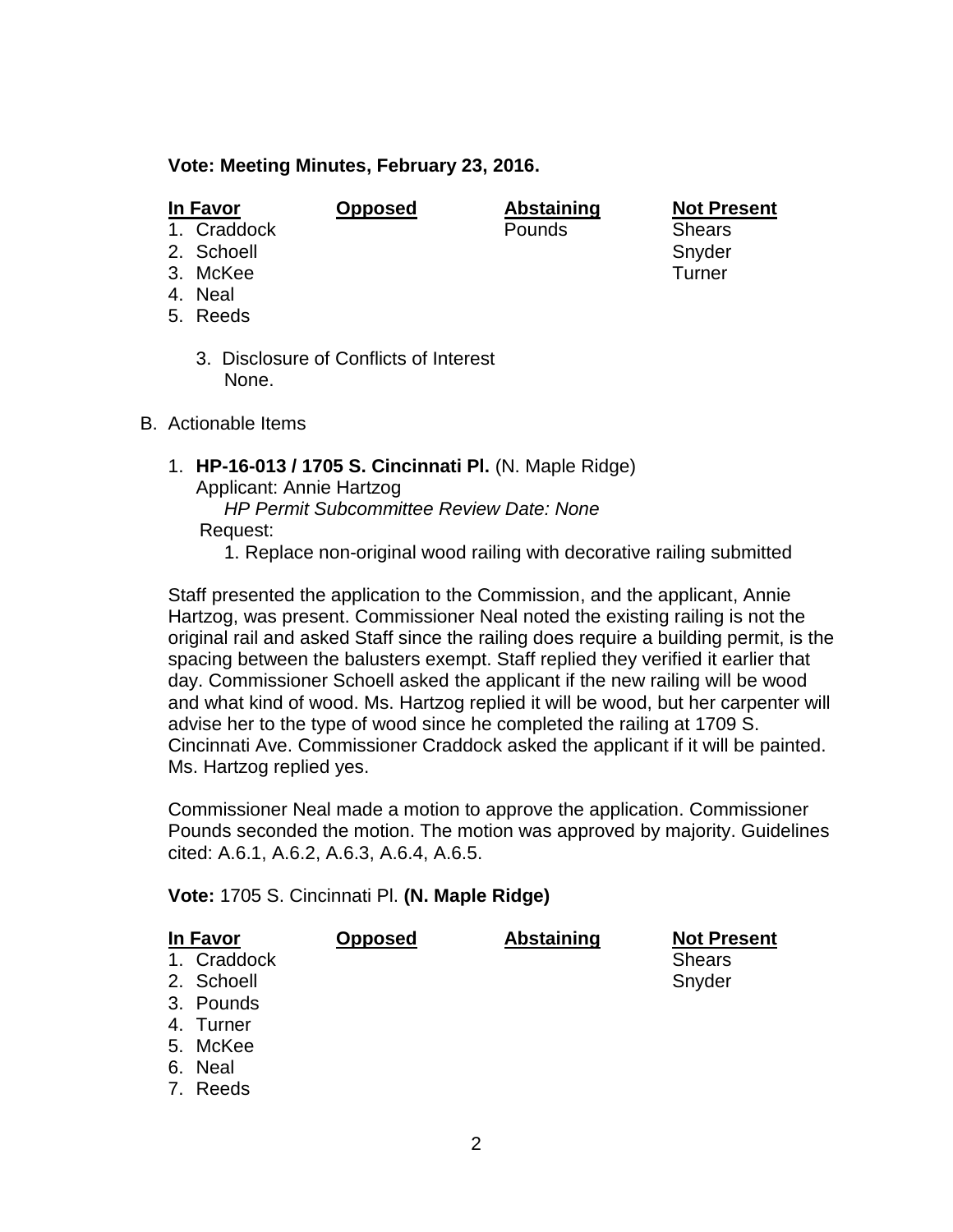## 2. **HP-16-014 / 1401 E. 17th St.** (Swan Lake)

Applicant: John Muselmann

*HP Permit Subcommittee Review Date: None*

### Request:

- 1. Replace non-original door with three-lite, two panel door
- 2. Replace non-original siding on porch with HardieShingle Straight Edge Panel Siding
- 3. Remove metal decorations from non-original railing and replace decorative metal post with 12x12 wood post

Staff presented the application to the Commission, and the applicant, John Muselmann, was absent. Commissioner Neal asked why this was not reviewed by the Historic Preservation (HP) Permit Subcommittee. Staff replied they did not believe it needed to be reviewed by the HP Permit Subcommittee. Commissioner Neal stated this house has a classic bungalow style and would recommend a pier and column. Commissioner McKee asked the Commission if the column on 1713 South Quincy Avenue would be appropriate. Commissioner Neal stated he believes the column on 1713 S. Quincy Ave. is not original. Commissioner Turner recommended since it is a single column and only architectural element, it should be more traditional with the Bungalow style.

Commissioner Pounds expressed concern about approving the shingles since the applicant is working in phases. Commissioner Neal noted the house has unique siding found within the Swan Lake and Yorktown Historic Districts. Commissioner McKee expressed about attached the existing iron rail to a new wood column. Commissioner Pounds if the applicant is working on the house in phases, it would help to have a comprehensive approach with more clarity.

Commissioner Neal made a motion to approve Item 1. Commissioner McKee seconded the motion. The motion was approved by majority. Guidelines cited: E.1.1, E.1.2, E.1.3, E.1.4, A.2.1, A.2.2, A.2.3, A.2.4, A.3.1, A.3.2, A.3.3, A.3.4, A.3.5, A.3.6, A.3.8, A.6.1, A.6.2, A.6.3, A.6.4, A.6.5.

**Vote: 1401 E. 17<sup>th</sup> St. <b>(Swan Lake)** 

| In Favor    | <b>Opposed</b> | <b>Abstaining</b> | <b>Not Present</b> |
|-------------|----------------|-------------------|--------------------|
| 1. Craddock |                |                   | <b>Shears</b>      |
| 2. Schoell  |                |                   | Snyder             |
| 3. Pounds   |                |                   |                    |
| 4. Turner   |                |                   |                    |
| 5. McKee    |                |                   |                    |
| 6. Neal     |                |                   |                    |

7. Reeds

Commissioner Neal made a motion to continue Items 2 and 3 and refer them to the Historic Preservation Permit Subcommittee. Commissioner McKee seconded